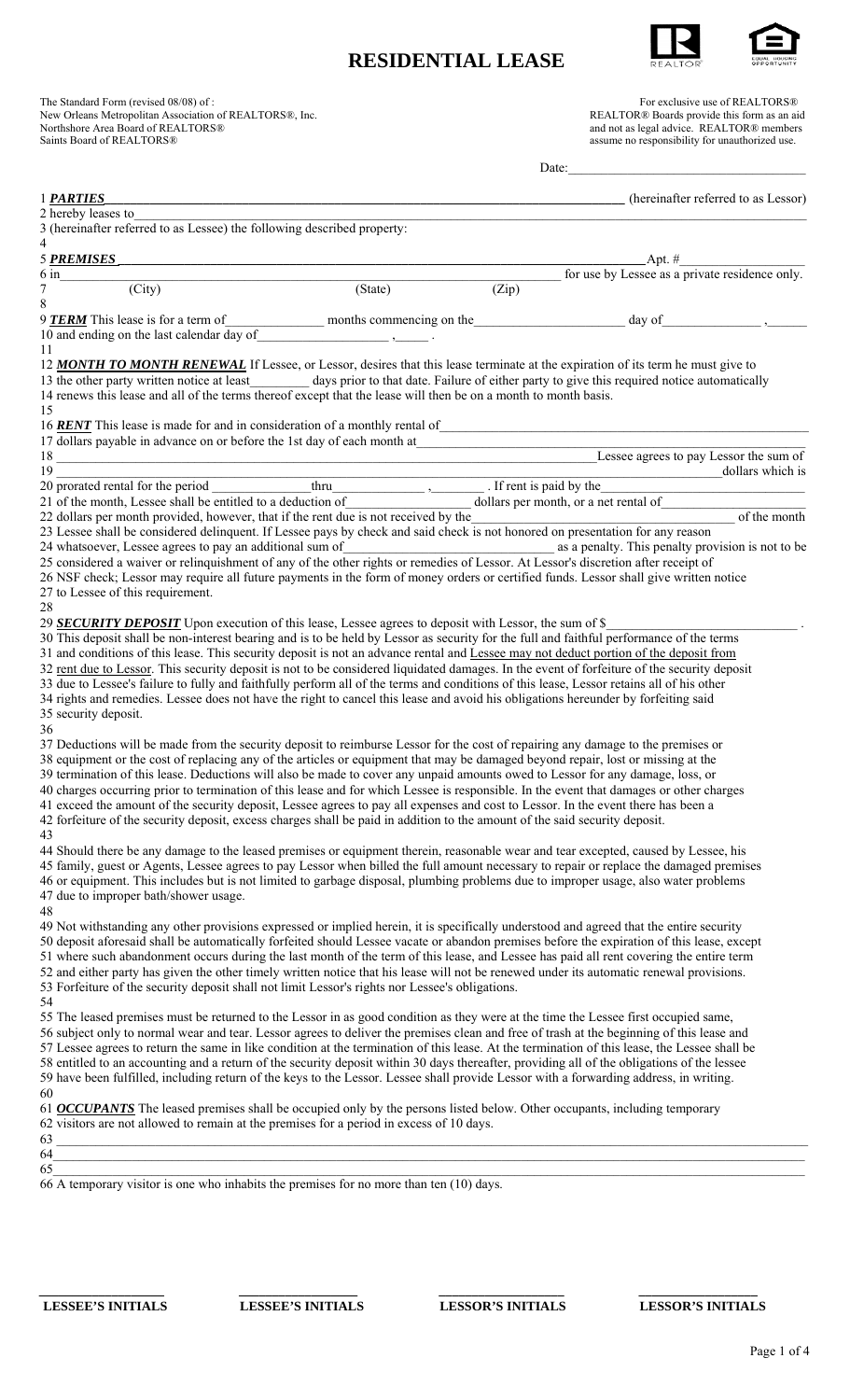67 Property Address: Date:

68 *PETS* No pets shall be allowed on the premises at any time. However, this provision shall not preclude Lessor modifying any lease 69 to allow pets by mutual written agreement between Lessor and Lessee. 70 \_\_\_\_\_\_\_\_\_\_\_\_\_\_\_\_\_\_\_\_\_\_\_\_\_\_\_\_\_\_\_\_\_\_\_\_\_\_\_\_\_\_\_\_\_\_\_\_\_\_\_\_\_\_\_\_\_\_\_\_\_\_\_\_\_\_\_\_\_\_\_\_\_\_\_\_\_\_\_\_\_\_\_\_\_\_\_\_\_\_\_\_\_\_\_\_\_\_\_\_\_\_\_\_\_\_\_\_\_\_\_\_\_\_

71

72 *SUB LEASE* Lessee is not permitted to sublet or grant use or possession of the leased premises without the written consent of 73 Lessor and then only in accordance with the terms of this lease. Any expense associated with subleasing the premises shall be paid 74 by  $74 \text{ by }$ 

75

76 *DEFAULT, ABANDONMENT OR EVICTION* Should the Lessee fail to pay the rent or any other charges arising under this 77 lease promptly as stipulated or should premises be abandoned by Lessee (it being agreed that an absence of Lessee from the leased 78 premises for five consecutive days after rentals have become delinquent shall create a conclusive presumption of abandonment) or 79 should Lessee begin to remove furniture or any substantial portion of Lessee's personal property to the detriment of Lessors lien, or 80 should voluntary or involuntary bankruptcy proceedings be commenced by or against Lessee, or should Lessee make an assignment 81 for the benefit of creditors, then in any of said events, Lessee shall be in default and the rental of the whole of the unexpired term of 82 this lease, together with any attorney's fees, and all other expenses shall immediately become due. Lessor may proceed one or more 83 times for past due installments without prejudging his rights to proceed later for the rent for the remaining term of this lease. 84 Similarly, in the event of any such default, Lessor retains the option to cancel this lease and obtain possession of the premises in 85 accordance with the provisions of Article 4701, et. seq. of the Louisiana Code of Civil Procedure. In the event of such cancellation 86 and eviction, Lessee is obligated to pay any and all rent and expenses due and owing through the day said premises are re-rented or 87 this lease expires, whichever is sooner. Lessee is obligated to pay any collection and eviction costs and attorney's fees. In the event 88 the premises are abandoned as defined above, Lessee grants to Lessor the right to dispose of belongings remaining in the premises 89 in any manner Lessor chooses without any responsibility or liability to Lessee for any loss which Lessee may sustain from said 90 disposition. Lessee shall be responsible for any cost incurred by removal of these belongings. 91

92 *OTHER VIOLATIONS, NUISANCE* Should the Lessee at any time violate any of the conditions of this lease, other than the 93 conditions provided in the immediately preceding paragraphs under the heading "Default, Abandonment, or Eviction" or should the 94 Lessee discontinue the use of the premises for the purposes for which they are rented or fail to maintain a standard behavior 95 consistent with the consideration necessary to provide reasonable safety, peace and quiet to others, such as but not limited to, 96 being boisterous or disorderly, creating undue noise, disturbance or nuisance of any nature or knowingly engaging in any unlawful 97 or immoral activities, or failure to abide by any Rules and Regulations, and should such violation continue for a period of five days 98 after written notice has been given Lessee (such notice may be posted on Lessee's door) or should such violation again occur after 99 written notice to cease and desist from such activity or disturbance, then, Lessee shall be in default and Lessor shall have the right 100 to demand the rent for the whole unexpired term of this lease which at once becomes due and payable or to immediately cancel 101 this lease and obtain possession of the premises in accordance with the provisions of Article 4701, et. seq. of Louisiana Code of 102 Civil Procedure, or to exercise any further rights granted by this lease or available by law. 103

104 *RULES & REGULATIONS* Lessee acknowledges receipt of a copy of and agrees to comply with the Rules and Regulations. 105 Lessee agrees to comply with any additions and/or modifications to these Rules & Regulations or with other Rules & Regulations 106 which may be established, adopted by the Lessor and which may be posted on the leased premises, and/or mailed, and/or delivered 107 to Lessee.

108 109 *CONDITION, REPAIRS, ADDITIONS AND ALTERATIONS OF PREMISES* Lessor warrants that the leased premises are in 110 good condition. Lessor shall be responsible for the repair of electrical, plumbing, air conditioning and heating system provided the 111 repair is not caused by misuse or neglect by the Lessee. Lessee agrees to use the same with care, and to perform the usual cleaning 112 and household maintenance customarily required. Air conditioning and heating filters are the responsibility of Lessee. The running 113 of the unit with dirty filters is not permitted. Lessee acknowledges that he has been provided the opportunity to inspect the premises 114 and accepts it in its current condition and agrees to keep it in same condition during the term of this lease at his expense and to 115 return it to Lessor in the same or better condition at termination of this lease, normal decay, wear and tear excepted. The only 116 exceptions to this area are repairs/improvements that Lessor specifically agrees to perform on the premises as may be outlined in 117 the "SPECIAL CONDITIONS" section of this lease. 118

119 Lessee shall not make any additions or alterations to the premises without written permission of the Lessor. Lessor or his employees 120 shall have the right to enter the premises for the purpose of inspection or making repairs necessary for preservation of the property. 121 Any additions or alterations made to the property by the Lessee shall become the property of the Lessor at the termination of this 122 lease unless otherwise stipulated herein. Lessee expressly waives all right to compensation for any additions or alterations made to 123 the premises. The Lessor, at his option, may require the premises to be returned to its original condition at Lessee's expense. 124

125 *OCCUPANCY* Should Lessor be unable to provide occupancy on the date of the beginning of this lease due to causes beyond 126 control of Lessor, this lease shall not be affected thereby, but Lessee shall owe rent beginning only with the day on which he can 127 obtain possession. Lessee shall not be entitled to any damages beyond the remission of rent for such term during which he is 128 deprived of possession. Should Lessor be unable to provide occupancy within 10 calendar days from the commencement of this 129 lease as stipulated herein, the Lessee shall have the option of terminating this lease by giving written notice to Lessor. 130

131 Should the property be destroyed or materially damaged so as to render it wholly unfit for occupancy by fire or other unforeseen 132 event not due to any fault or neglect of Lessee, then Lessee shall be entitled to a refund of any prepaid rents for the unexpired term 133 of the lease. However, Lessee shall not be entitled to a reduction of the monthly rent or cancellation of this lease because of a 134 temporary failure of utilities, heat, air conditioning or temporary closing of swimming pool and/or a reasonable delay in completing 135 agreed to improvements to the premises as specified in the "SPECIAL CONDITIONS" section of this lease.

136 137 *SURRENDER OF PREMISES* At the expiration of this lease, or its termination for other causes, Lessee is obligated to immediately 138 surrender possession, and should Lessee fail to do so, he consents to pay any and all damages, but in no case less than five times the 139 rent per day, plus attorney's fees, and other related costs.

140

141 **LIABILITY** If any employee or representative of Lessor renders any services (such as parking, washing or delivering automobiles, 142 handling of furniture or other articles, cleaning the rented premises, package delivery, or any other service) for or at the request of 143 Lessee, his family, employees or guests, then, for the purpose of such service, such employees shall be deemed the servant of Lessee, 144 regardless of whether or not payment is arranged for such service, and Lessee agrees to release Lessor and his agents and/or 145 representatives and to hold them harmless of any and all liability arising therefrom.

146

147 Neither Lessor nor his agents and/or representatives shall be liable to Lessee, or to Lessee's employees, patrons and visitors, or to 148 any other person for any damage to person or property caused by any act, omission or neglect of Lessee or any other tenant of said 149 leased premises and Lessee agrees to defend, indemnify and hold Lessor, his agents and/or representatives harmless from all claims 150 for any such damage, whether the injury occurs on or off leased premises.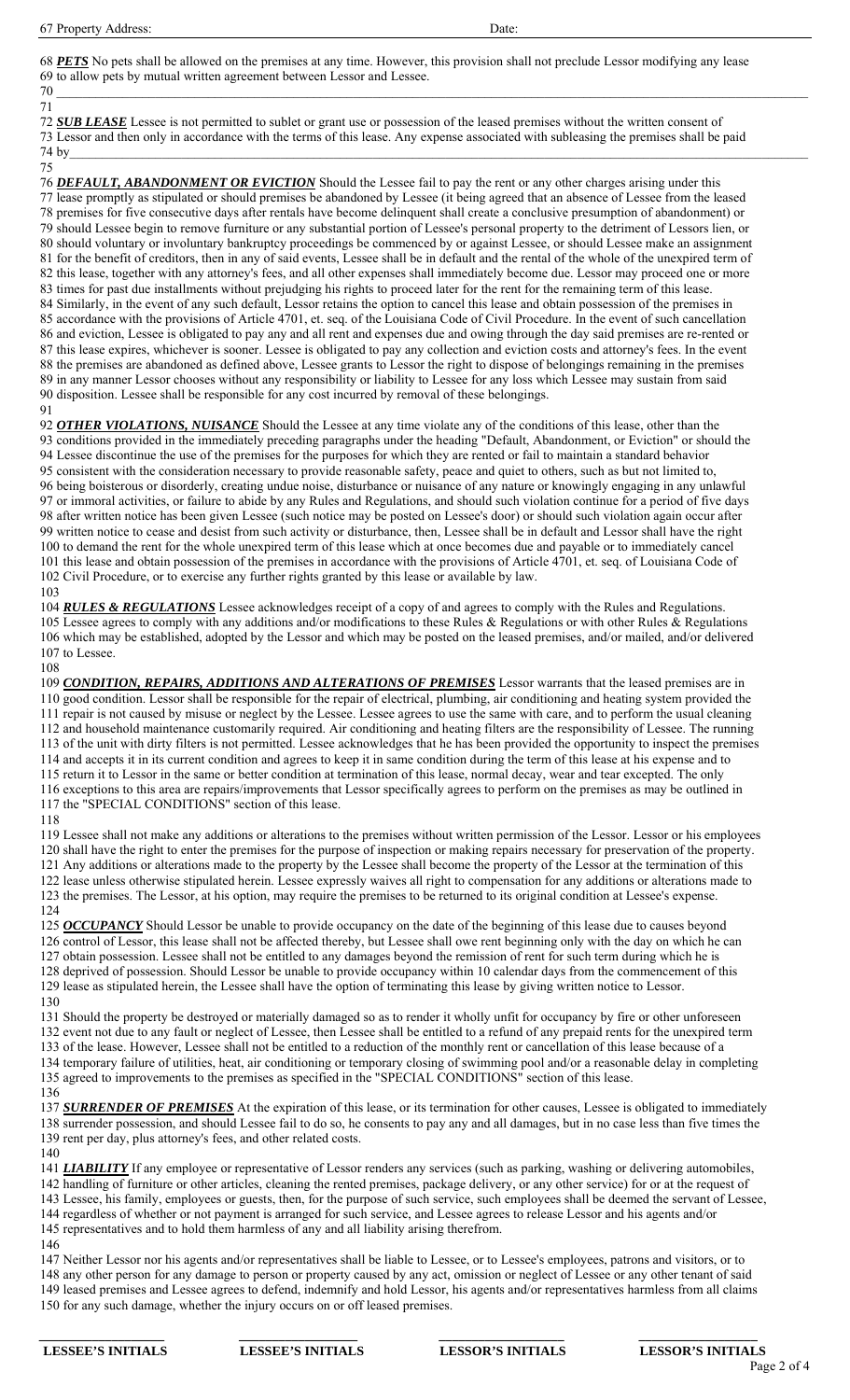152 Lessee hereby releases and holds Lessor, his agents and/or representatives harmless and agrees to defend and indemnify Lessor 153 from any damage or injury to persons or property caused as a result of the use of the swimming pool by Lessee or any persons 154 making use of said through the use, permission or consent of Lessee. 155

156 Lessee assumes responsibility for the condition of the premises. Lessor is not responsible for damage caused by leaks in the roof, 157 bursting of pipes by freezing or otherwise, or any vices or defects of the leased property, or the consequences thereof, except in 158 case of positive neglect or failure to take action toward the remedying of such defects within a reasonable amount of time after 159 receiving written notice of such defects. Should lessee fail to promptly so notify Lessor in writing, of any such defects, Lessee will 160 become responsible for any damage or claims resulting to Lessor or other parties.

161

162 Lessee understands that neither Lessor, his agents and/or representatives carries Hazard or Flood insurance on Lessee's contents 163 in leased premises. Lessor is not responsible for damage or loss of Lessee's personal property. Lessor encourages lessee to acquire 164 adequate insurance to protect themselves and their personal property.

165

166 Lessor and Lessee acknowledge that the return or disposition of Lessee's deposit is a decision made exclusively by the Lessor in 167 accordance with the applicable rules of the Louisiana Real Estate Commission, the terms and conditions of this lease, and the require-168 ments of law. Said parties acknowledge that the Lessor's agent is likewise bound to the applicable rules of the Louisiana Real Estate 169 Commission and cannot return the deposit, if held by agent, in the absence of mutual written agreement except in accordance with 170 the rules and regulations of the Louisiana Real Estate Commission. Accordingly, both Lessor and Lessee release and discharge said 171 agent from any and all liability or responsibility of agent relating to the return of such deposit, except in the event agent breaches 172 the rules and regulations of the Louisiana Real Estate Commission. Lessee acknowledges that the actions of the agent regarding this 173 entire lease is made solely and at the direction of the Lessor.

174

175 *SIGNS & ACCESS* Lessor reserves the right to post on the premises "For Sale" signs at any time and "For Rent" signs can be placed 176 on property days prior to expiration of lease. Lessee will also permit Lessor, his agents and/or representatives to have 177 access to the premises for the purpose of inspection, sale or leasing at reasonable intervals between the hours of 8:00 am to 8:00 pm. 178 If Lessee refuses request for access, this shall constitute a violation of the lease.

179

180 *ATTORNEYS FEES* Lessee further agrees that if an Attorney is employed to protect the rights of the Lessor hereunder, Lessee will 181 pay the fee of such attorney. Such fee is hereby fixed at twenty-five (25%) percent of the amount claimed or a minimum of \$300.00 182 whichever is greater. Lessee further agrees to pay all court costs and sheriff's charges and all other expenses involved. 183

184 *NOTICES* All notices required to be given under the terms of this lease shall be in writing, and if mailed, by certified mail addressed 185 to Lessee at the herein leased premises or to Lessor at the address appealing in this lease, and such mailing constitutes full proof of 186 and compliance with the requirement of notice, regardless of whether addressee received such notice or not. Notices may also be 187 given in writing by hand delivery, or by attaching to door of premises.

188

| 189 COMMISSIONS Lessor, his heirs, successors or assigns, agrees to pay to                                                    | its heirs,                             |  |  |  |  |
|-------------------------------------------------------------------------------------------------------------------------------|----------------------------------------|--|--|--|--|
| 190 successors or assigns a lump sum cash commission of                                                                       | which commission is earned and payable |  |  |  |  |
| 191 upon execution of this lease, and a similar commission on any extension or renewal of this lease and also a commission of |                                        |  |  |  |  |

192 of the negotiated price of any agreement to sell, exchange or option made with or through Lessee during the term 193 of this lease or any renewal and/or extension thereof or within 180 days after the expiration of this lease or any renewal thereof. 194

195 In consideration of services rendered by agent in negotiating this lease, Lessor hereby agrees that in the event the herein leased 196 property is sold or transferred during the term of this lease and there are any unpaid commission still due agent, Lessor will pay 197 same lump sum in cash at the time property is sold or transferred.

198 199 *OTHER CONDITIONS* The failure of Lessor to insist upon the strict performance of the terms, covenants, agreements and 200 conditions hereby contained, or any of them, shall not constitute or be construed as a waiver or relinquishment of the Lessor's right 201 thereafter to enforce any such terms, covenant, agreement and condition, but the same shall continue in full force and effect. 202

203 It is understood that the terms "Lessor" and "Lessee" are used in this lease, and they shall include the plural and shall apply to all 204 persons, both male and female. All obligations of Lessee are joint, several and in solido. 205

206 This lease, whether or not recorded, shall be junior and subordinate to any mortgage hereafter placed by Lessor on the entire 207 property of which the leased premises forms a part.

208 209 *UTILITIES* Lessee shall maintain all utility services, including water, gas, electricity, phone, garbage collection, and lawn and 210 garden care, in Lessee's name and shall promptly pay all charges due thereon, during the term of this lease unless otherwise noted. 211

212 *WAIVER OF NOTICE* Upon termination of the right of occupancy for any reason, Lessee hereby expressly waives notice to vacate 213 premises prior to institution of eviction proceedings in accordance with La. CCP Article 4701 and La. CC Article 2713. 214

215 *MISCELLANEOUS PROVISIONS* No cars to be parked on lawn or walkways. Cars to be parked only in designated areas. No holes 216 shall be drilled in the walls, woodwork or floors are permitted. No painting or papering of walls is per-

217 mitted without written consent of Lessor. Lessee shall not allow the cable/phone company to wire the premises for cable without 218 Lessor's written permission. No waterbeds are allowed. No foil in windows is allowed. Garbage to be placed in designated receptacle.

219 If no receptacle is provided, garbage is to be placed on curb as prescribed by law in a proper receptacle provided by Lessee.

220

221 Lessee is to furnish Lessor with a list of deficiencies noted by Lessee at the time of occupancy. This is to be held by Lessor in case 222 of dispute as to move-in condition of property.